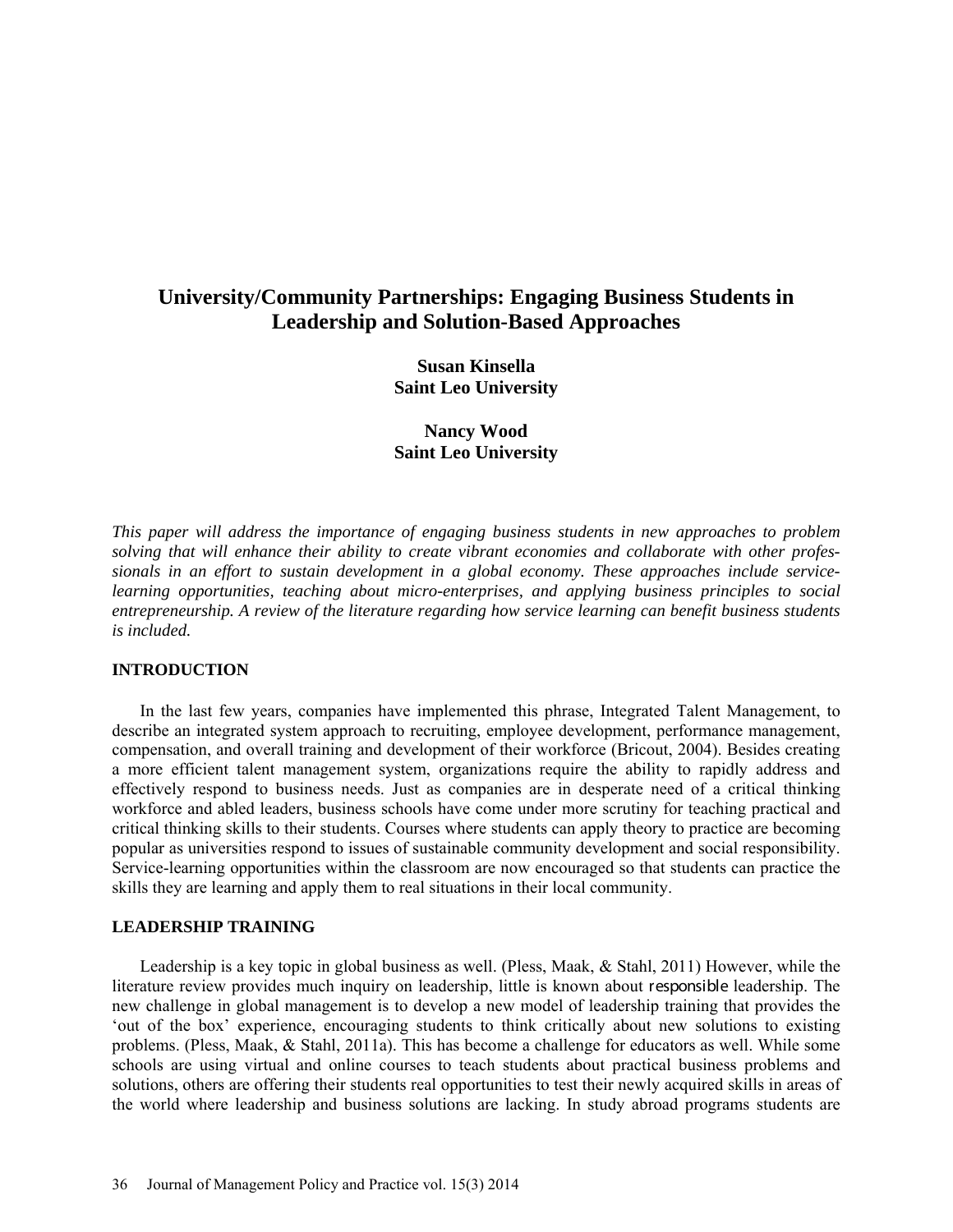getting the chance to work with teams of other international professionals to create businesses, work in agriculture, develop plans for housing, and sustainable food and water for impoverished communities. Many universities now have campuses on other continents and encourage their students to spend time in another country before graduating. This experience allows the student to usually learn another language, participation in the culture, work with other international students and professionals in their discipline, and expand their perspective regarding issues effecting that country and how their combined knowledge may assist the growth of new solutions.

The scholarship of engaging students in the learning process has become more important in institutions of higher learning. Due to changes in awareness, teaching of ethical issues and values, and a sense of social responsibility, universities have an increasing interest and often a social mandate to develop courses on student leadership, sustainable community development and social enterprise. It is not unusual to see a multidisciplinary approach to teaching this plethora of skills. Harvard University now offers a summer institute every few years to bring Human Services and Business professionals together to collaborate on social problems and combine their expertise. Teaching Human Services professionals about marketing, budgeting, working with a nonprofit agency, or conducting a program evaluation, the Harvard Institute brings new business skills to the social service profession. At the same time they develop the business professionals' skills in interpersonal helping, group dynamics, an understanding of social policy, and current social problems. Combined groups of Human Services and Business professionals tackle real life problems using a combination of skills that each discipline possesses. Role plays are sometimes used but a common thread in the development of these leadership skills for both human services and business students is the service-learning opportunity. This enables the student or professional to visit an agency and put into practice the knowledge, values, and skills they have learned to assist the program in some way.

#### **LITERATURE REVIEW**

# **Engaging Students in Service Learning**

The literature review reveals that service learning programs foster student engagement within the community and promote leadership, social, and civic responsibility. Several studies have presented their findings regarding the engagement of students in these activities. Experiential education and service learning activities is an area which can easily complement the traditional business classes, by enhancing business students' learning outcomes (Manring, 2004). Specifically, these engagement activities would include service learning projects embedded within courses while providing community service opportunities and leadership training for the class. These activities would enhance the learning and allow students to apply what they have learned in the classroom to a real life situation. An evaluation of the activity would occur in the classroom at another time, giving students the opportunity to learn a concept, practice it, and then evaluate the outcome. This type of learning is seen as beneficial at all levels of higher education.

The development of university and community partnerships has been studied indicating that service learning and internships allow students the opportunity to link theory to practice at both the micro and macro level. Students receive invaluable community practice opportunities and when universities and communities work together, they have the necessary resources to enable residents to strengthen the capacity for control over their lives. In two separate university projects in the state of Georgia, students from various disciplines were actively engaged in sharing the knowledge they learned in the classroom with residents of their community. (Brown and Kinsella, 2006)

Brown and Kinsella talk about two separate Service Learning Projects which were developed in Georgia with a focus on university and community partnerships. In one project, a neighborhood family support center was established in a disadvantaged neighborhood near the University of Georgia in Athens. Approximately 163 residents who were African American, Latino, or Anglo shared a resource center that provided English classes, day care, parenting classes, legal assistance, case management, needs assessments, counseling, as well as social activities for the children and adults in an attempt to develop a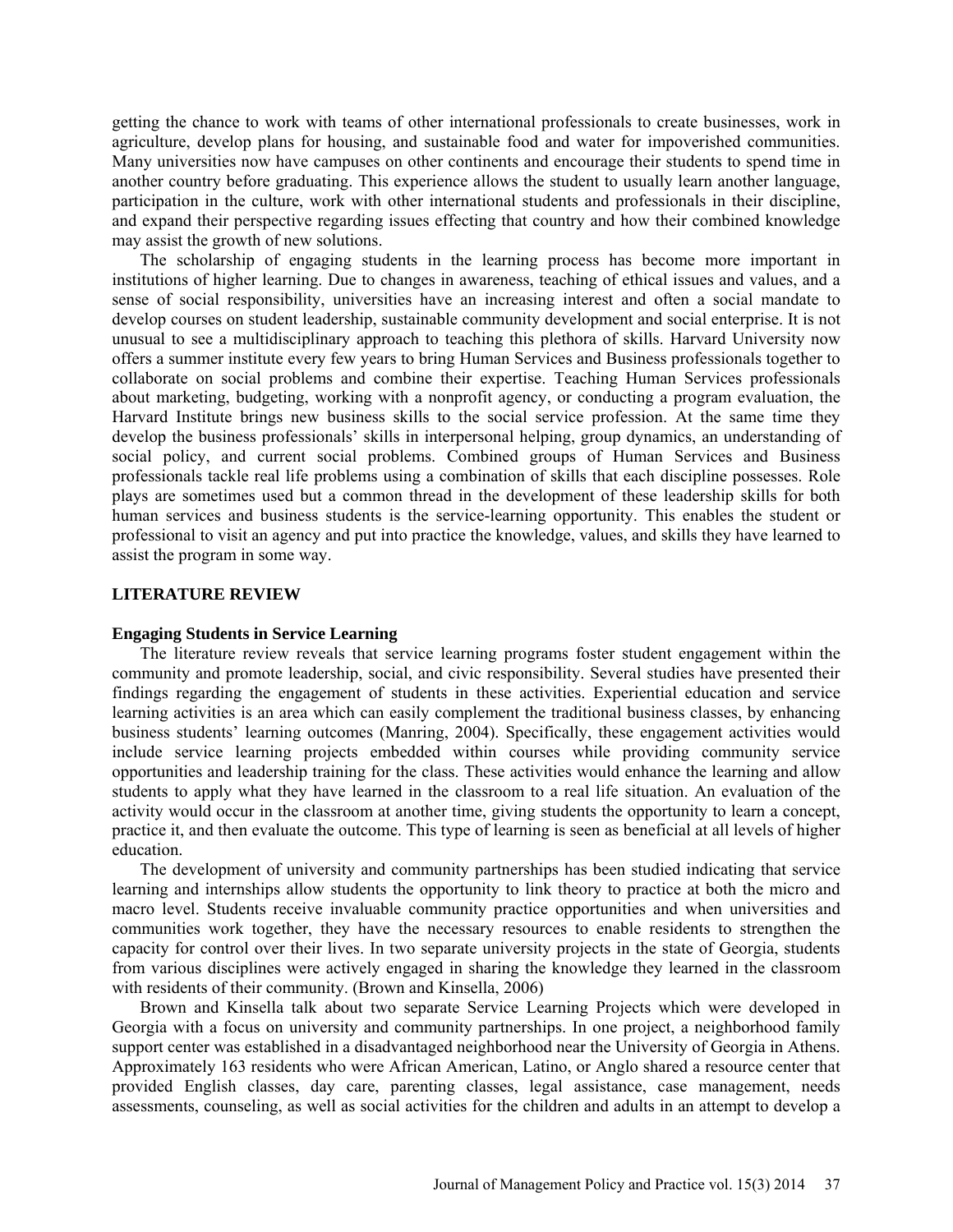cohesive neighborhood. The goal was for people to benefit from locating resources, and to meet and sustain good relationships with their neighbors in an effort to become empowered to maintain a healthy and vibrant neighborhood by working together with other residents. Students from a variety of disciples were recruited to use their expertise in working with the residents, assist with the creation of the center, complete the landscaping, develop a playground for the children who attended the after school program, teach the children in the day care center, translate both the English and Spanish languages for the immigrant families who lived nearby, help with issues like family budgeting, tax preparation, or banking, and finally to assist with the legal aspect of citizenship for many of the families. The Center was an ongoing project coordinated by the School of Social Work with other university faculty, students, and community resources collaborating for a number of years to benefit both the residents of the community as well as the students who completed volunteer and service learning activities at the center. A number of project grants enabled the continued development of the program for 8 years, after which the Center was incorporated as a local Boys and Girls Club. Successful outcomes for the residents included a more engaged and safer community with parental involvement in school and educational activities for their children. English as a second language was useful for immigrants who needed the skills to obtain jobs and acquire citizenship. Local gangs were deterred from entering the neighborhood since parent, community and university cohesion was strong. The occurrence of crime decreased and the availability of local resources was beneficial to the residents who were not aware of all the community services. Outcomes for the university students included learning about a variety of community development models, learning about and using advocacy models, assisting in the development of cultural diversity curricula and then teaching residents the program, facilitating groups, and using business accounting techniques with the residents like tax preparation, budgeting, and maintaining a check book. Student assessment methods included observation of students by a faculty member, writing assignments that focus on theories used in practice, evaluating peers in their teams, conducting research projects, reviewing service learning journals, and obtaining resident feedback about student contact.

A second project at another public institution, Georgia Southern University, also involved a partnership with the university and several rural counties surrounding the school. As a result of an increasing Latino population in southeast Georgia due to agricultural needs, services were seen as vital for this population. A Latino Outreach Center was developed with the goal of the partnership to increase practice on the individual, family, and community level with the Latino population. Academic and social supports for the children were seen as essential since many of the children did not speak English and could not participate in school assignments. English as a second language was seen as imperative for the families and seminars on work permits and immigration law was also necessary. Community support was needed as well since businesses and local residents were not knowledgeable about Hispanic culture, language or customs. The Center for Latino Outreach and Research Services was developed and included faculty from such disciplines as political science, sociology, social services, business, education, nursing, and dental hygiene. Many grants were received to continue providing basic services like English classes, tutoring for the children, an after-school program and summer camp, immigration and legal services, referrals to local resources for food, clothing, or housing, banking information, and other socialization programs for the families. The community was provided with interpretation services and information on the Hispanic culture. Businesses were informed as to immigration law and worker permits so they were in compliance with federal and state policies. Student learning outcomes included increased knowledge of cultural diversity, community problem solving, better skills in observing, interviewing, and researching, and increased empathy and knowledge regarding social issues. Assessment techniques included reflective journaling, writing assignments, and observations by faculty members.

In other service-learning projects, students used their skills to think and work globally. A program called Project Ulysses was launched by PricewaterhouseCoopers to explicitly link leadership development to global community development and channel the resulting learning back to the organization to assist in strategic management. Using an integrated service-learning program, small teams were sent to developing countries to apply their business expertise to complex social and economic challenges. The cross-cultural PricewaterhouseCoopers teams worked on a pro-bono basis in field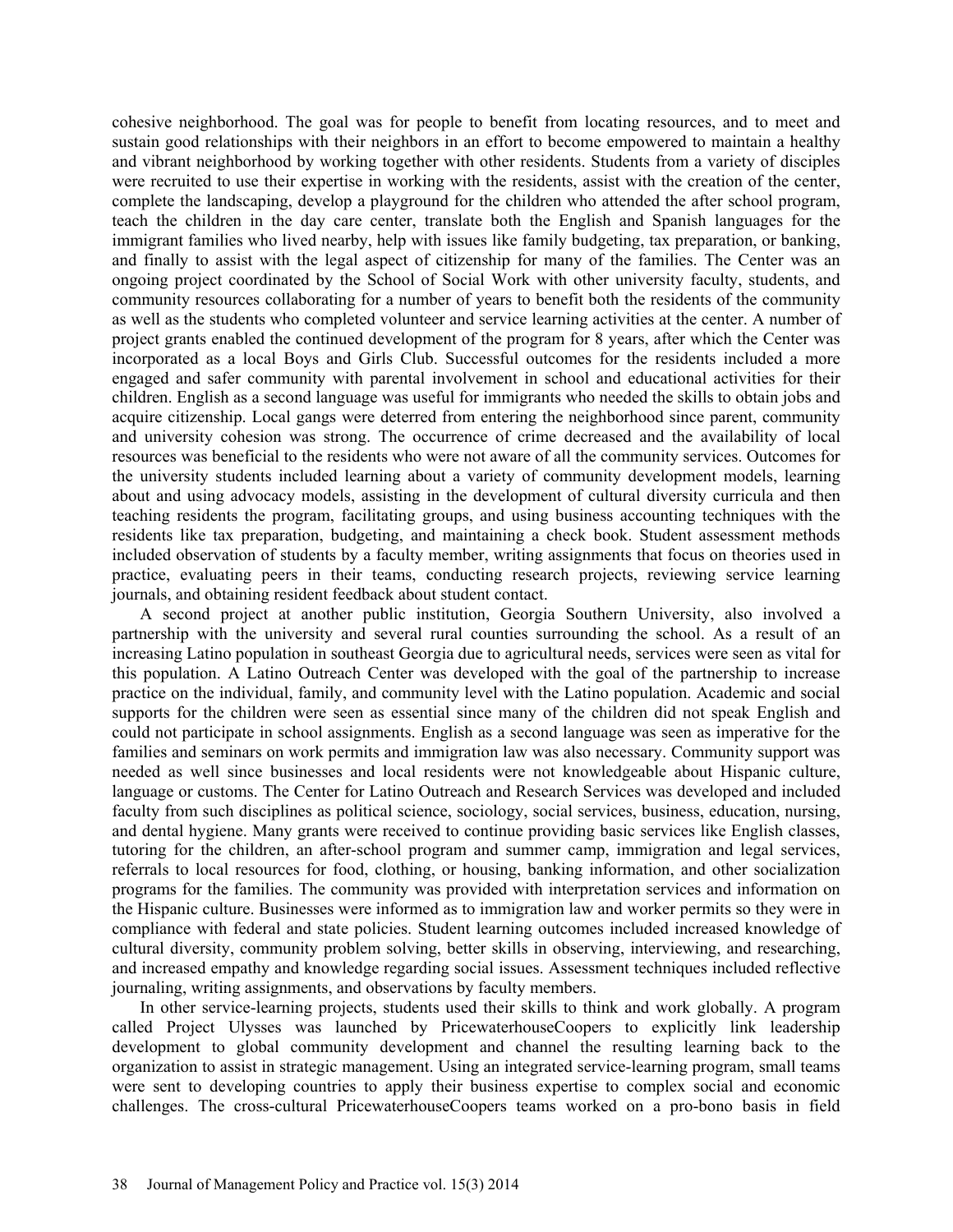assignments for eight weeks with Non Government Organizations, community-based organizations and intergovernmental agencies where communities were facing the effects of poverty, political conflict and environmental devastation. Some of the learning outcomes indicated that cultural differences should be an enabler, not an inhibitor; team collaboration will bring success; and leadership is about building sustained relationships.(Pless, Maak, & Stahl, 2011a) After interviewing 70 of the participants about their experiences of living and working abroad, a learning narrative was produced which highlighted five key areas. This evaluation of the service-learning project revealed that learning occurred in ethical literacy, cultural intelligence, global mind-set, self-development, and community building. A post-program survey was sent to the participants and later confirmed that the project had the long term effect of developing and enhancing these five competencies which are seen as necessary for global leadership. International service-learning is recommended in this study as a valuable tool in developing global leaders.

There have been many successful collaborations between business students and service-learning projects which involved non-profit, human services agencies. In one project, business communication students used their skills to incorporate Facebook and Twitter into the non-profit's communication profile. They improved the public image and visibility of the agency, allowing people to donate to the non-profit's fundraising campaigns as well as promote their annual activities. The students marketed a new Facebook slogan for the organization and encouraged people to donate to several of their events bringing a visibility to the nonprofit that had not existed beforehand. Outcomes for the students included learning how to think critically, write more concisely, and to use social media in a constructive and socially responsible way. They also learned about the agency's mission statement, history, and purpose of their service. (Crews and Stitt-Gohdes, Wanda, L. 2012)

In some projects human services professionals have worked with business students as they interned with non-profit agencies and learned about Board of Trustee governance, developed leadership skills, and an understanding of the value of community service. (Purdy and Lawless, 2012) This study discusses how a course in Board Governance combines an internship with a non-profit organization to create a servicelearning activity. Students learn about community needs, social responsibility, and how working with other disciplines can produce unique results. The community also benefits because students now recognize the value of service and leadership.

# **SOCIAL ENTREPRENEURSHIPS AND MICRO-ENTERPRISES**

Micro-enterprises have also become increasingly important in social development and have helped to alleviate some poverty in developing countries. This concept can be utilized in business classes to teach both financial and non-financial issues to students as they embark on a humanitarian service-learning activity. The value of stimulating entrepreneurs and the impact this has on student learning has been discussed in several papers. (Mungaray et. al., 2007) Students can participate as a class in making a loan to a small enterprise in a developing country. For as little as \$25 a class can make an investment in a micro-enterprise and learn about models of finance. As the class continues, the students can get updates on how their company is doing. Within time, they may even see their money repaid and the fruits of their labor realized in the continuation of an enterprise in a developing country. Many micro-enterprises in developing countries can be accessed online for further research.

Along these same lines, service-learning can be used to teach sustainable development. (Brower, 2011) Students may spend time actually studying abroad or in a local indigenous community where they experience poverty, malnutrition, education that lacks resources, and other social problems. In her study, Holly Brower, took 2 faculty members and 8 students to such a community in an undeveloped country and spent one month studying the issues and then worked with her class to develop a plan of sustainable change. She then developed a framework for a business elective that includes service learning as a component of change. As an alternative, they may study about the experience of living abroad virtually, but then learn to apply the same techniques to bring sustainable change to a local indigenous community without ever leaving their own country.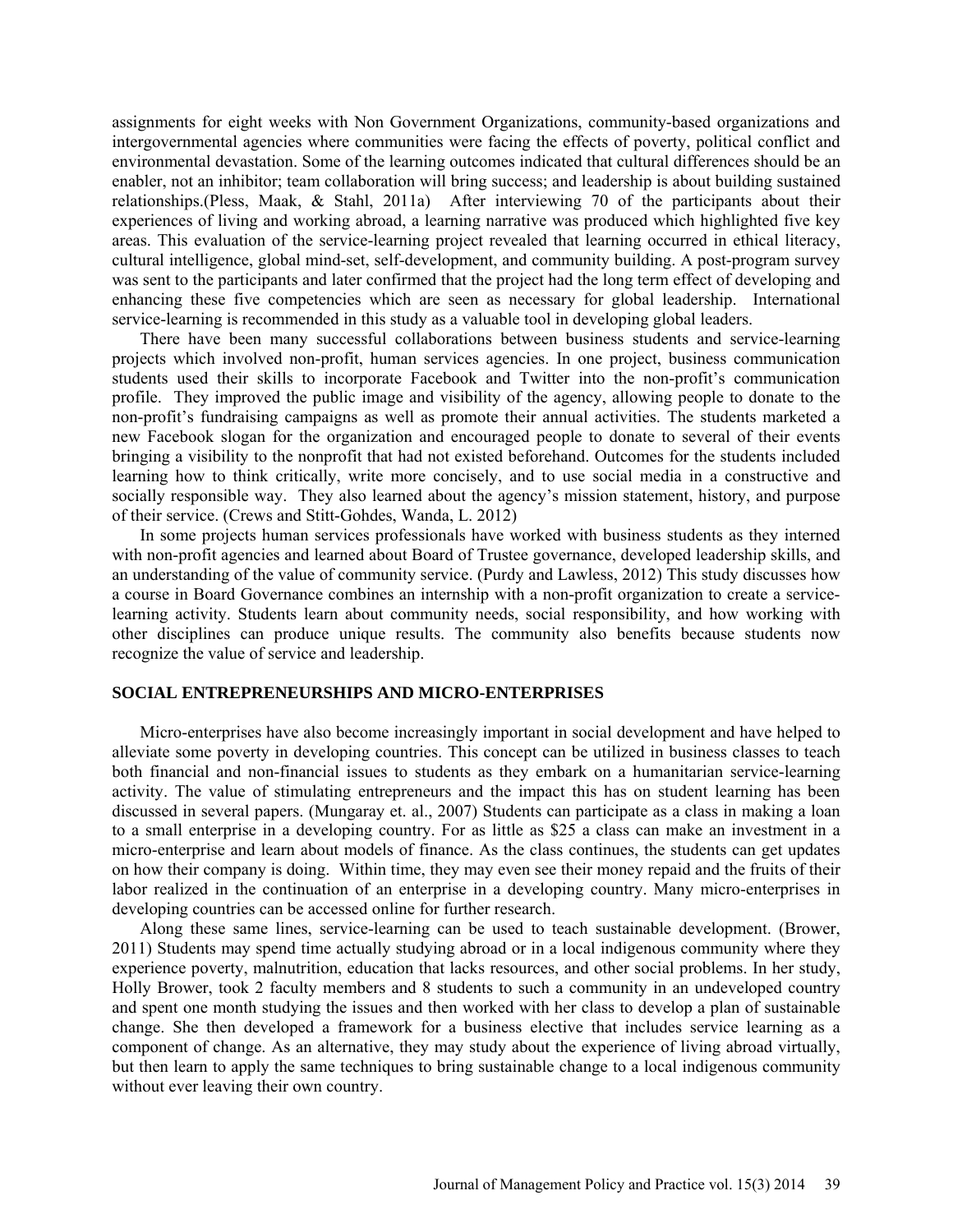Building upon recent developments in entrepreneurship education, business students can be taught how to use the same skills they have learned in private entrepreneurship to develop social entrepreneurship. This will involve learning about three competing and distinct logics. These include learning about social welfare, the public sector, as well as commercial strategies. In an article by Pache and Chowdhury (2012) they discuss how students need to create new and innovative hybrid strategies in the development of social entrepreneurship. Since business students need to address the services that are necessary for all people, the social entrepreneurship is another avenue for building a business within a community that may be lacking in such services as affordable housing, job skills training, or health care. In the article they address the strategy of adapting pedagogical tools to the goal of teaching students how to combine the three logics successfully.

### **CONCLUSION**

Creating vibrant global economies is a challenge that affects everyone. Using a multidisciplinary approach and then applying techniques like service learning, and teaching about social entrepreneurship and micro-enterprises, we will enhance the traditional method of teaching to engage business students in leadership and solution based approaches that will be necessary if we are to sustain development as we move forward in the twenty-first century. It is recommended that universities and communities work together to become partners for the mutual benefit of student learning as well as local and global community development.

# **REFERENCES**

- Bricout, V. (April, 2010). Developing an integrated talent management program. Retrieved from [http://www.exec.gov.nl.ca/exec/hrs/publications/developinganintegratedtalentmanagementprogra](http://livepage.apple.com/) m.pdf
- Brower, H. (March, 2011). Sustainable development through service learning: A pedagogical framework and case example in a third world context. Academy of Management Learning & E ducation, 10 (1), 58-76.
- Brown, E. & Kinsella, S. (Fall, 2006). University/community partnerships: Engaging human services and social work students in service learning. Human Service E ducation, A Journal of the National Organization for Human Services, 26 (1), 59-73.
- Crews, T. & Stitt-Gohdes, W. (March, 2012). Incorporating facebook and twitter in a service-learning project in a business communication Course, Business Communication Quarterly, 75 (1), 76-79.
- Hagan, L. (Sept/Oct, 2012). Fostering experimental learning and service through client projects in graduate business courses offered online. American Journal of Business E ducation, 5 (5), 623- 632.
- Harvard University (2010). The next generation of human services: Realizing the vision. Retrieved from [http://nstore.accenture.com/public\\_service/integratedservicedelivery/Accenture\\_HS\\_The\\_](http://nstore.accenture.com/public_service/integratedservicedelivery/Accenture_HS_The)Next\_G eneration of Human Services Realizing the Vision.pdf
- Manring, S. (April, 2004). Using academic service-learning in a business school curriculum to foster development of emotional intelligences. Retrieved from <http://www.aacu.org/meetings/pdfs/POE04Manring.pdf>
- Mungaray, A., Ramirez-Urquidy, M., Texis, M., Ledezma, D., & Ramirez, N. (2007). Promoting learning in small entrepreneurs and higher education students through service learning programs. International Journal of Business Research, 7 (3), 10-28.
- n.d. (January, 2010). Microsoft and the Corporation for National and Community Service Launch New Initiative to Promote Student Leadership in the Classroom. Retrieved from <http://www.microsoft.com/en-us/news/press/2010/jan10/01-25STARTPR.aspx>